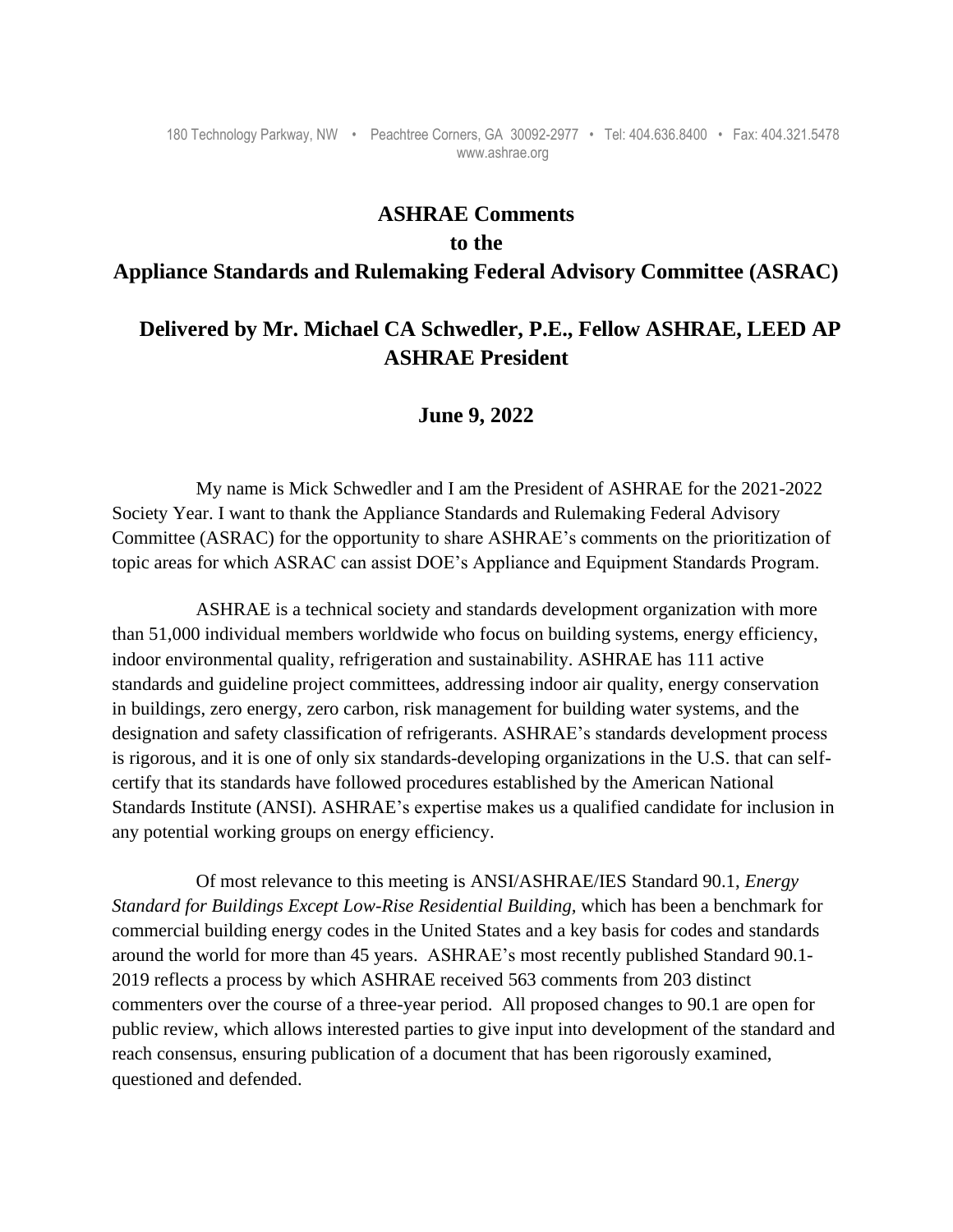ASHRAE's consensus process ensures broad buy-in and reflects input from energy advocates, building owners, design professionals, utilities, manufacturers, representatives from DOE, and other materially affected and interested parties. Compared to a building built using ASHRAE Standard 90-1980, a building built to ASHRAE Standard 90.1-2019 will use less than half the energy. More recently, compared to the standard about a decade ago, Standard 90.1 can now generate a 30% reduction in energy use.<sup>1</sup> In developing the upcoming 2022 edition of the standard, the 90.1 Standard Project Committee has targeted a 45-50% increase in energy performance compared to 2004. The committee that oversees the development of this standard, Standing Standard Project Committee 90.1, has done an amazing job of receiving broad input and developing consensus standards of increased stringency for over 45 years.

As we have commented previously, ASHRAE urges DOE to defer to ASHRAE Standard 90.1 in promulgating energy efficiency standards for relevant "ASHRAE equipment." This approach will help DOE meet its deadlines and statutory obligations. More importantly, faster adoption by DOE of the amended equipment energy efficiency standards in ASHRAE 90.1 will help realize the energy conservation benefits of the updated 90.1, which are urgently needed as the impacts of climate change are experienced.

Further, if DOE does not defer to the ASHRAE standard unless there is clear and convincing evidence that would justify otherwise, DOE would be straying from the National Technology Transfer and Advancement Act, which directs federal agencies to adopt voluntary industry consensus standards unless inconsistent with the law or impracticable. The Office of Management and Budget (OMB) Circular A-119 also directs the federal government to participate in the development and use of voluntary consensus standards and in conformity assessment activities by leveraging the expertise of non-governmental entities.

Given ASHRAE's demonstrated expertise, ASRAC and DOE should reach out to ASHRAE for its technical expertise in any negotiated rulemaking involving "ASHRAE equipment." In such negotiated rulemaking, DOE is supposed to engage all interested parties, and ASHRAE is certainly one of those parties, and one with leading and objective technical expertise. This is especially important as DOE should use real-world parameters rather than hypothetical situations that would never take place in actual equipment/building operation; having the technical expert at the table will provide significant background to assess these parameters and other technical matters. Finally, it is important that ASHRAE be included on any ASRAC Working Group for "ASHRAE equipment."

<sup>&</sup>lt;sup>1</sup> Pacific Northwest National Laboratory, "Impacts of Model Building Energy Codes – Interim Update," Prepared for the U.S. Department of Energy, July 2021.